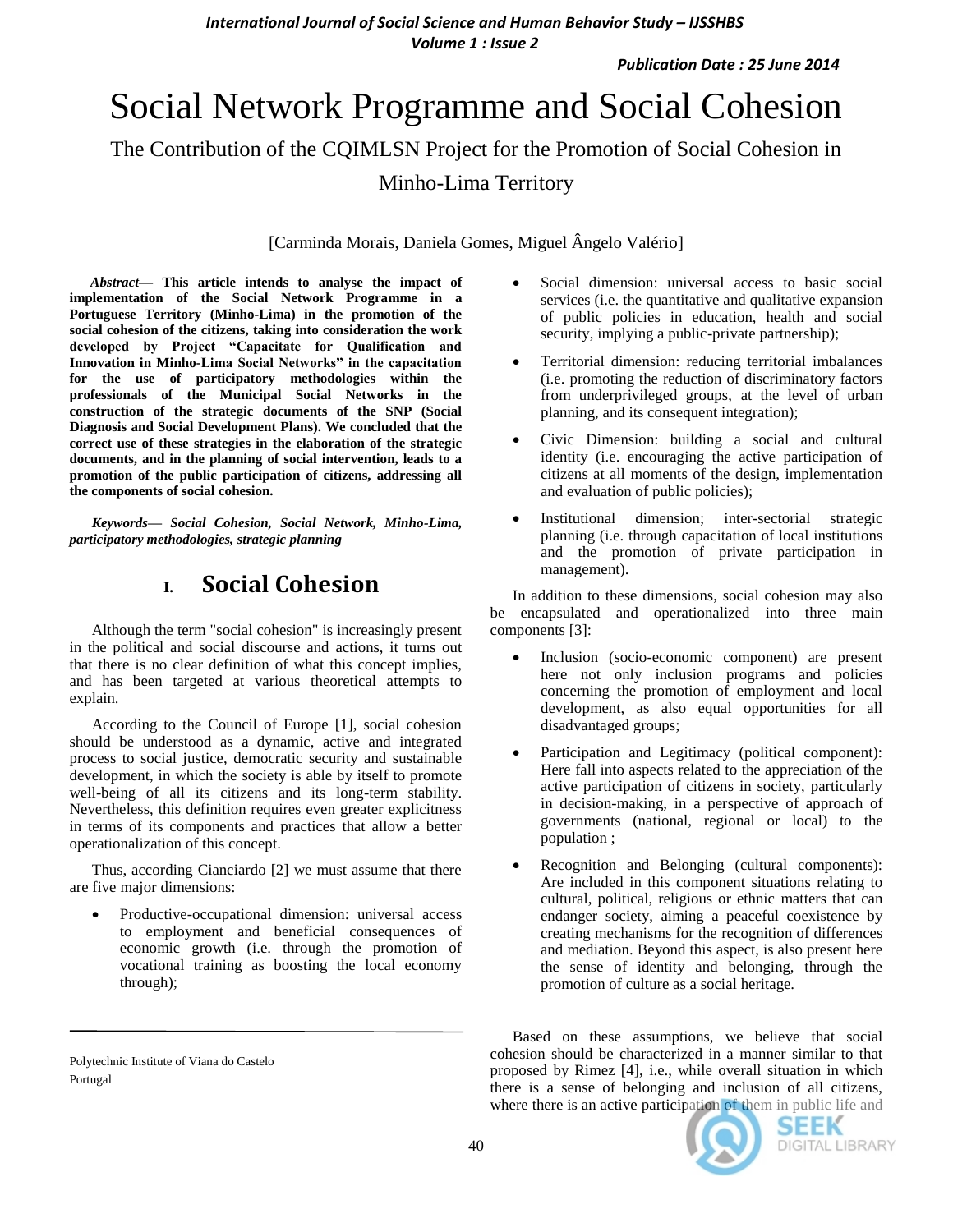#### *Publication Date : 25 June 2014*

affairs. For this, it is also necessary to have equal access to public services, recognizing and accepting differences, in an environment where institutions are presented as confidencebuilding and legitimate.

# **II. The Social Network Programme and the Minho-Lima Territory**

It is in the context of claim trends of decentralization and territorialisation in combating poverty and social exclusion and promote social local development based on strengthening the participation of civil society, especially of those who are in a situation of social exclusion or vulnerability that arises Social Network Programme, contributing to greater accountability and mobilization of society and the reduction of territorial disparities that characterizes it [5].

The Social Network Programme was created by the Council of Ministers Resolution no. 197/97 of November  $18<sup>th</sup>$ [6], affirming the trends of decentralization and territorialisation in combating poverty and social exclusion, based on accountability and mobilization of the whole society, including greater accountability of local authorities in developing active local policies.

This program is based on developing a culture of partnership, understood as the systematic involvement of all public and private entities that operate in the community, looking for optimization and effectiveness of all measures and projects created as well as a real and conscious involvement development agents. With the implementation of the Social Network Programme was intended to promote the coordination of efforts between the entities with social intervention at the local level for the study of the problems and their solutions, the profitability of responses and existing equipment with local social development objectives [7].

The Social Network Programme is defined as well as being a forum for coordination and pooling of efforts and is based on free participation by local authorities, public or non-profit entities willing to take part. Thus, these entities concerted their efforts to eradicate or alleviate poverty and social exclusion and promote social development. It is a social development program based on a territorialized vision of social problems and resources, with the aim of contributing to each community to create and experiment new forms of joint and combined efforts, setting priorities and planning, in an integrated and shared way, the joint effort of the diagnostic problems, looking at, in local partnership, the paths and strategies that meet the needs of the population [7].

Others objectives of the Social Network Programme are to promote the integrated development through the mobilization of institutional and community resources in order to ensure greater effectiveness of local social responses, specifically leading to diagnosis and planning participated and promote coordination of interventions at local level.

In an operational perspective and in a logic of participated and integrated planning by working in partnership, the Social Network Programme tries to understand the local reality through the production of (1) Social Diagnostics, which act as a support to the prioritization and definition of strategies intervention aimed at social development of municipalities, as defined in (2) Social Development Plan, and effected through (3) Action Plans.

In a legislative plan, it is also intended that the information produced locally be systematized by the supra-municipality platform, in order to contribute to a better understanding at the regional and national level, of the different territorial realities and the consequent definition of policy measures more in line with the same [8]. All this is driven in accordance with the principles of action defined for the Social Network Programme and is based on an information system that integrates two dimensions: the national and the local one [9]

The Social Network Programme is an innovative initiative as focusing on participatory methodologies as tools for planning and intervention for local social development. Participation, assumed as methodological principle, implies accountability and empowerment of different stakeholders, towards an active and responsible citizenship. The Social Network Programme as a measure of active social policy to combat poverty and social exclusion in Portugal, produced, therefore, significant changes in the level, not only of methodologies and practices, but also of mentalities.

### *A. Implementation of the Social Network Programme in the Territory*

FIGURE 1. GEOGRAPHICAL LOCALIZATION OF MINHO-LIMA TERRITORY

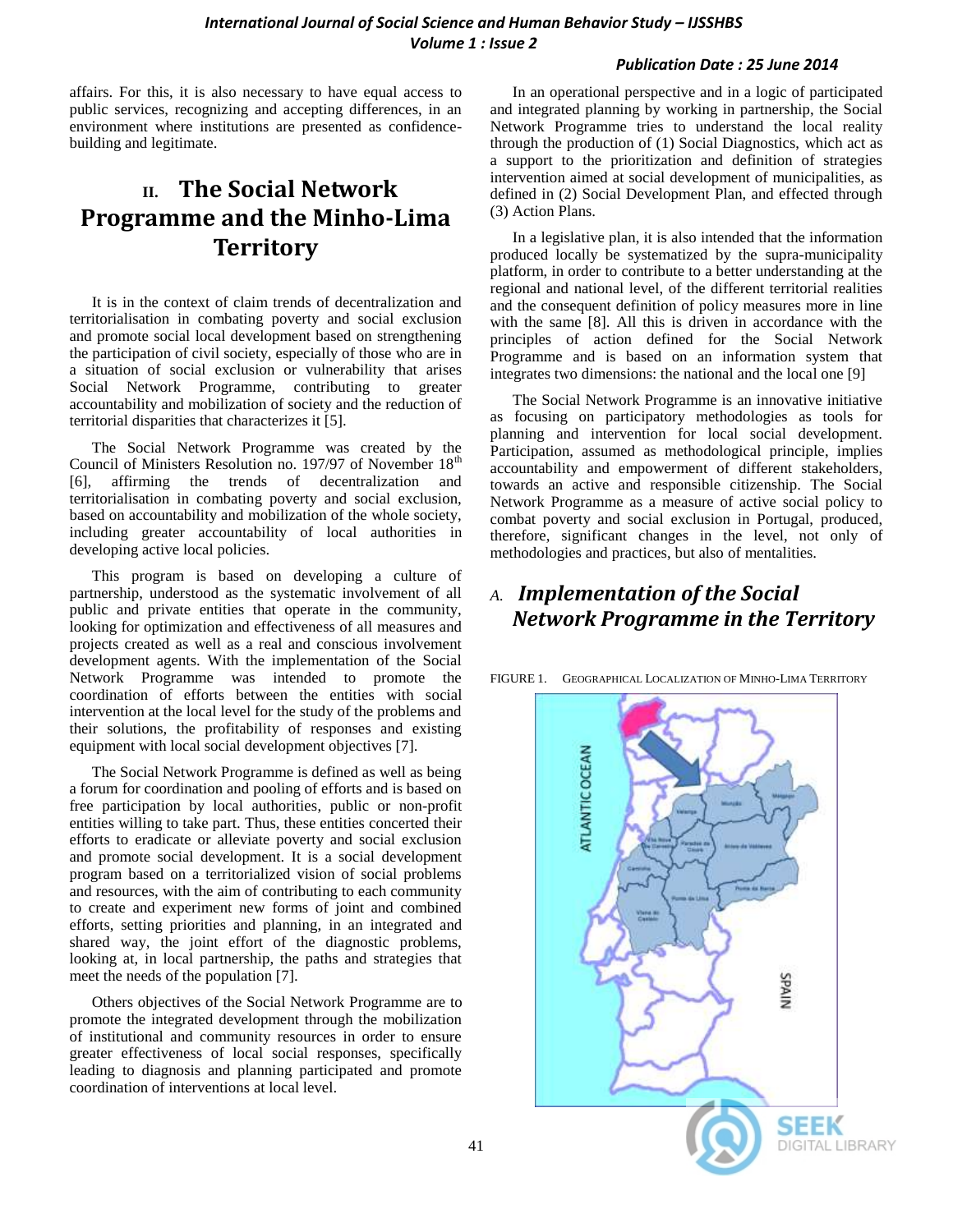#### *Publication Date : 25 June 2014*

The Minho-Lima territory is composed by 10 municipalities (Arcos de Valdevez, Caminha, Melgaço, Monção, Paredes de Coura, Ponte da Barca, Ponte de Lima Valença, Viana do Castelo and Cerveira) presenting itself, predominantly, as a territorial space with rural characteristics, having urban characteristics (or semi-urban) in the various municipalities capitals, and it is limited geographically by two urban centres of great importance (Oporto, in Portugal, and Vigo, in Spain).

As stated in the Policy and Territory Planning National Plan [10], it is an area that should be understood as an 'intermediate space between the urban-metropolitan region of north western and Galicia", and a transition region between metropolitan areas of Porto and Vigo, This "seam effect" may be responsible for a restraint to its development.

The Minho-Lima territory began his adherence to the Social Network Programme in 2000, having not assumed a common methodology, especially due to the local character of its implementation, and consequently with different implementation phases and different ways of functioning [11].

It is in this context that in 2012, appears the project "Capacitate for the Qualification and Innovation in Minho-Lima Social Networks" (CQIMLSN), involving the Social Networks of the ten municipalities of the territory, that considered urgent to work with Social Networks, namely by the importance of working in partnership, based on the same assumptions and methodologies, as an promoting social and local development strategy and throughout a logic of articulation.

The CQIMLSN Project believes that development should not be planned centrally, but within its own territory, by contacting the various views of the same reality in order to be achieved articulated and consensual solutions [12]. The aim is to contribute to (local and regional) social development in a perspective of participation, integration and coordination with the Minho-Lima Territory. In this ambit, it must be taken in consideration that the CQIMLSN Project believes that effective participation only exists if there is negotiation and compromise between all the local agents [13], understanding as very important the harmonization of perspectives and instruments in a supra-municipality level, never neglecting the local particularities of each municipality [5].

# **III. The Social Network Programme, Territorialisation and Participatory Methodologies**

The "local" is assumed as privileged territory in this new generation of active social policies, in a new logic of proximity to citizens. Following this, we agree that the study of social transformations should give equal weight to the local and the global, never forgetting the national and regional levels. Understand the local experience at the level of social sphere requires specific approaches. Here it is necessary to realize that the methods are not neutral, the type of

methodology that is used influence the process, results and perspective to the level of development [14]. Thus, it is considered that is necessary to attend carefully to the type of method that is used in the context of social intervention and it is imperative that its agents are committed to and deeply identify with him. In social planning, the philosophy of participation may not be a trend or an abstract concept, it should be an institutional brand [15].

Isabel Guerra [16] considered planning as a model that allows self-regulation of society, a form of collective action that involves strategic play of actors, with a view to achieving a desirable future. Thus, strategic planning is characterized as a method for managing change, open to social innovation, participation, mediation and conflict management. Strategic planning is therefore a continuous, flexible and interactive, also susceptible to changes occurring in the territory. Being involved and monitored by institutional and multidisciplinary partnerships, assumes as main aim the reaching of a consensus on the objectives, strategies and results to be achieved [17].

The partnerships formed under the Municipal Social Networking, have been involved in various participated planning processes, such as the development of Social Diagnostics, Social Development Plans or Action Plans, achieving consensus and co-responsibility by the aims and strategies of the social intervention. This program is innovative in that it induces territorialized processes of strategic planning, able to find solutions (also territorialized), to the local social problems and needs, promoting the participation of partners and of the community, enhancing the coordination of national policy measures [5]. However, this methodology also presents constraints in planning and priority setting, including the lack of tradition of territorial planning in the social area and the lack of specific training of local professionals to implement this kind of methodologies.

According to Guerra [18], in social area, participation calls for a compromise between all stakeholders, particularly those who are recipients of the intervention. In this connection, it is further understood [19] that a participatory approach should allow to reach a negotiated agreement between all parties involved, allowing the integration of different perspectives. These authors also point out that the presence of stakeholders in moments of decision gives transparency to all the process. This participatory process, in the social sphere, passes through several stages ranging from the identification of key stakeholders to be included in activities, through the identification of problems, to the planning and implementation of the action [20], and this should be done with all rigor and evaluation [21].

According to Gomes, Souza and Carvalho [22], "participation" is take part of the decisions, and be part of the results. In this logic, the most important is not the result itself but the process of exercise participation. In this sense, the principles governing participation are: (1) the human need and people's rights, (2) the justification for itself and not by its results, (3) the ability to create and develop critical awareness and acquisition power, (4) appropriation of the same by the population, (5) be learned and perfected through practice, (6) be encouraged and organized without it being synonymous



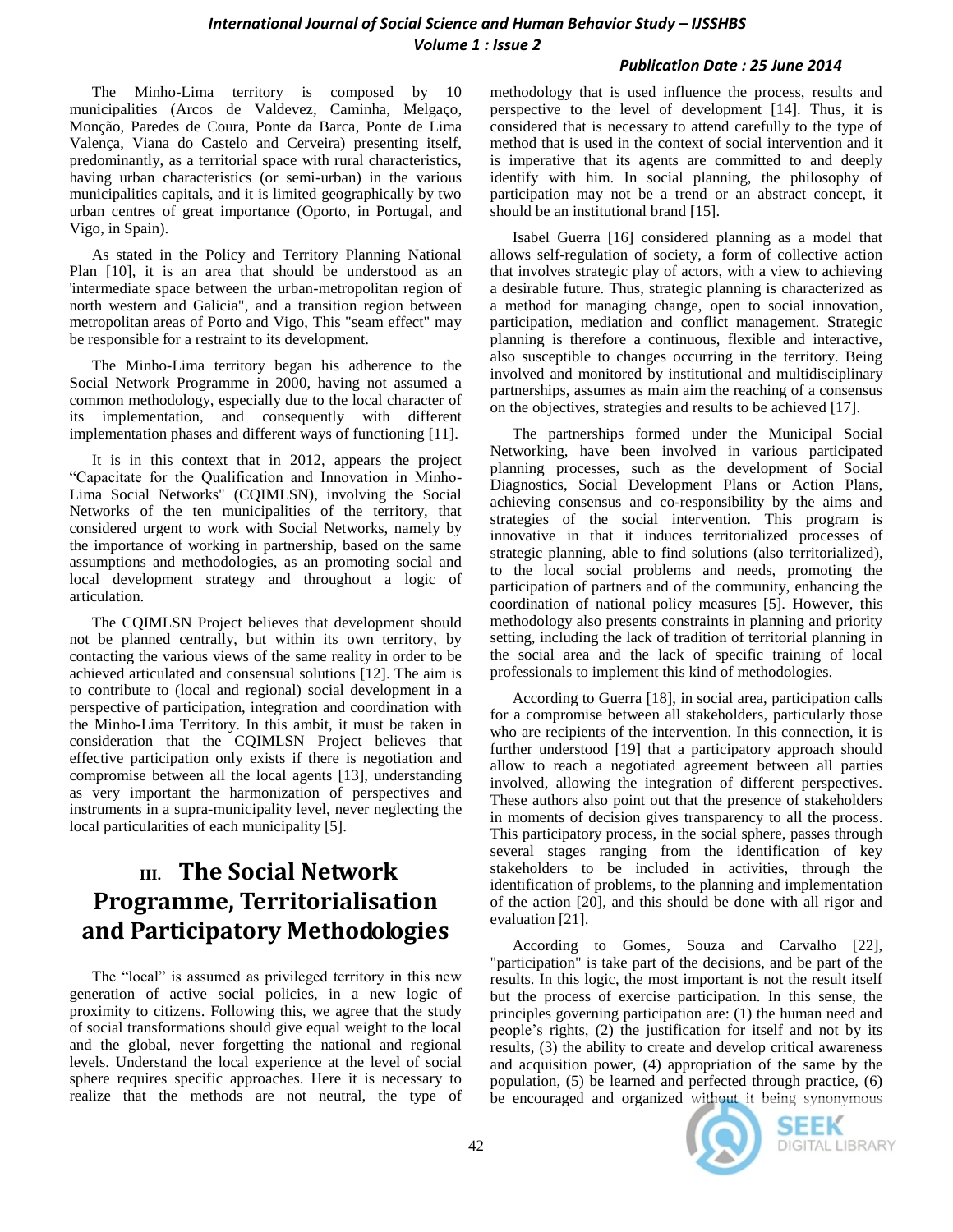#### *Publication Date : 25 June 2014*

with manipulation, (7) to be facilitated by flows communication organization and creation, (8) to demand respect for individual differences, (9) have the ability to resolve conflicts, but also generate them, (10) not be sanctified: it is not necessary or indispensable at all times.

The introduction of participatory methodologies in the context of social planning, finds its roots in new conceptions of development. The development seen in a logic of "bottomup" and the extension of democratic processes are cornerstones of participatory methodologies of the project. The development of a participatory methodology should ensure that social intervention projects have as premises the capacity of a community to intervene on itself, as well as recognition of the ability of individuals to organize themselves [18].

Schiefer and colleagues [19] have developed a number of initiatives in participatory methodologies. According to these authors, any intervention should be guided by a strategic vision, which articulates the strategic planning and operational planning. The first set and guides the second. Strategic planning is related to long-term objectives and must be flexible enough to accommodate changes that compromise the overall objective, encompassed in the vision. The operational planning concerns issues more limited: time, resources and objectives.

### **IV. Conclusion**

Taking into account all the theoretical review presented in this paper, the first conclusion that can be reached, even with a general character is that, effectively, the Social Network Programme can have a strong impact on the social cohesion of the population of municipalities where it was (and is) implemented.

In fact, and as noted above, having this social policy as specific objectives, lead to the diagnosis and participated planning and promoting coordination of interventions at the local level, it is easy to recognize that all dimensions (productive-occupational, social, territorial, civic and institutional) and components (inclusion, participation and legitimacy as well as recognition and belonging) of social cohesion can be promoted and achieved in a clear way, thus leveraging a global situation in which there is a sense of belonging and inclusion of all citizens, where there is an active participation of population in public life and affairs, and also generating equity in public services.

This first and general conclusion is not something totally guaranteed only if it not met a set of assumptions inherent in the creation of this social policy, as defined by law and/or if the application of participatory methodology present there is not idealized and held in a correctly, efficiently and effectively manner.

And this is where it is also possible to see, clearly, the potential and powerful impact that the development and the intervention of the CQIMLSN Project had (and has) in the promotion of that social cohesion.

This, because taking into account the results obtained in the first action of the CQIMLSN Project (as well as other studies mentioned) where are reflected the needs and difficulties, felt by the professionals involved and that implement this program and its participatory methodologies, it appears that Program Social Network might not have the expected effectiveness.

However, the work done by CQIMLSN Project, together with Municipal Social Networks professionals, under the capacitation for the use of these same participatory methods and the monitoring that it held among professionals, aims exactly that correct, efficient and effective implementation, enabling a social intervention, at local level, more coordinated, and thus the attainment of all these components and dimensions of social cohesion.

To this approach to the Municipal Social Networks (which allowed for the first time, that the whole of Municipal Social Networks of an Portuguese territory have a Social Development Plan with a common timeline of application), is also associated with the work that is be performed by the CQIMLSN Project team, in a supra-municipal level, leaving from these same participatory methodologies applied locally, to support the creation of a Social Diagnostic and of an Action Plan for the all territory of Minho-Lima, where the needs of people are present, and where it is promoted a more rational management of resources in the territory, always in a perspective of intervention, also participated and based on partnerships with existing institutions in the territory.

Finally, it should also be noted that the CQIMLSN Project considers (as well as our partnerships) that, even taking into account all the achievements that go far beyond the initial assumptions will require a continuation of the monitoring of Municipal Social Networks, either for the consolidation of the results obtained, and for promote capacitation for the methods of implementation of activities that are resulting from Social Diagnostics and Social Development Plans, built in this methodological basis.

#### *References*

- [1] European Council, Concerted Development of Social Cohesion Indicators: Methodological Guide, Brussels: Author, 2005.
- [2] H. Cianciardo, El papel de los gobiernos locales en la contribución a la cohesión social y territorial, Paysandú: URBAL, 2010.
- [3] URBAL Project, Manual para la identificación, sistematización e intercambio de experiencias exitosas de cohesión social a nivel local, Peru: Author, 2010.
- [4] M. Rimez, Conceptualización de la Cohesión Social: un marco de referencia y 6 componentes, Iquitos: URBA, 2010.
- [5] J, Castro and A, Gonçalves, "A Rede Social e o Desenvolvimento Local". Cidades Comunidades e Territórios, 4, pp. 71-82, 2002.
- [6] Portuguese Government, "Council of Ministers Resolution no. 197/97 of November 18th" Diário da República, 267, pp. 6253–6255, November 1997.
- [7] Social Security Institute, Guião Prático de Implementação da Rede Social, Lisboa: Ministério da Segurança Social da Família e da Criança, 2004.